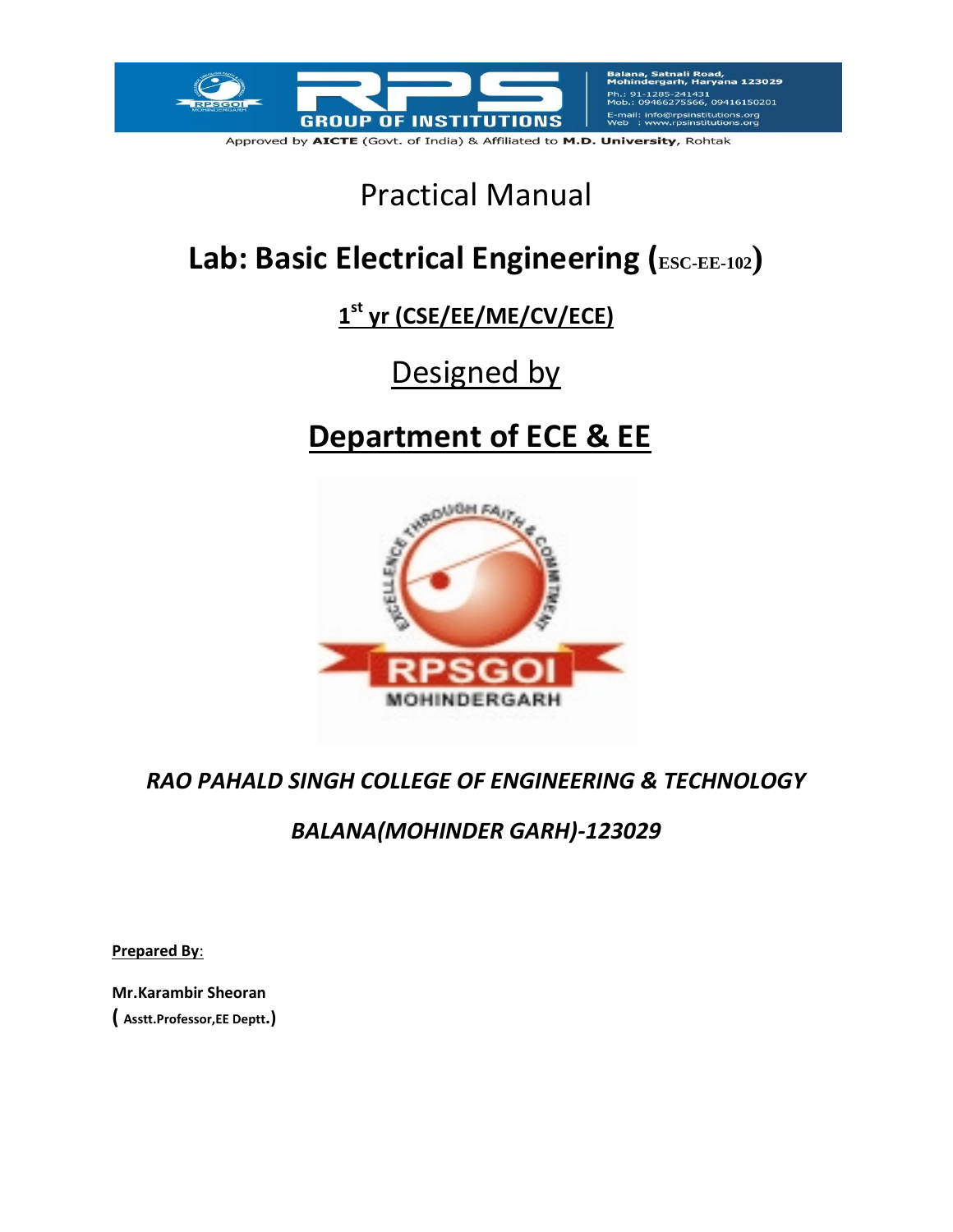

Approved by AICTE (Govt. of India) & Affiliated to M.D. University, Rohtak

#### **List of Experiments**

- 1. Basic safety precautions. Introduction and use of measuring instruments voltmeter, ammeter, multi-meter, oscilloscope. Practical resistors, capacitors and inductors.
- 2. To verify KCL and KVL.
- 3. To verify Thevenin's and Norton theorems.
- 4. To verify Maximum power transfer and Superposition theorems.
- 5. To perform direct load test of a transformer and plot efficiency Vs load characteristic.
- 6. To perform O.C. and S.C. tests of a transformer.
- 7. Measurement of power in a 3-phase system by two wattmeter method.
- 8. Measurement of power by 3 voltmeter/3 Ammeter method.
- 9. Measuring the response of R-L, R-C, and R-L-C circuits to a step change in voltage. Sinusoidal steady state response of R-L, and R-C circuits – im pedance calculation and verification. Observation of phase differences between current and voltage. Resonance in R-L-C circuits.
- 10. Demonstration of cut-out sections of machines: dc machine (commutator-brush arrangement), induction machine (squirrel cage rotor), synchronous machine (field winging - slip ring arrangement) and single-phase induction machine.
- 11. Torque Speed Characteristic of shunt dc motor.
- 12. Speed control of dc motor.

#### **Laboratory Outcomes**

- Get an exposure to common electrical components and their ratings.
- Make electrical connections by wires of appropriate ratings.
- Understand the usage of common electrical measuring instruments.
- Understand the basic characteristics of transformers and electrical machines.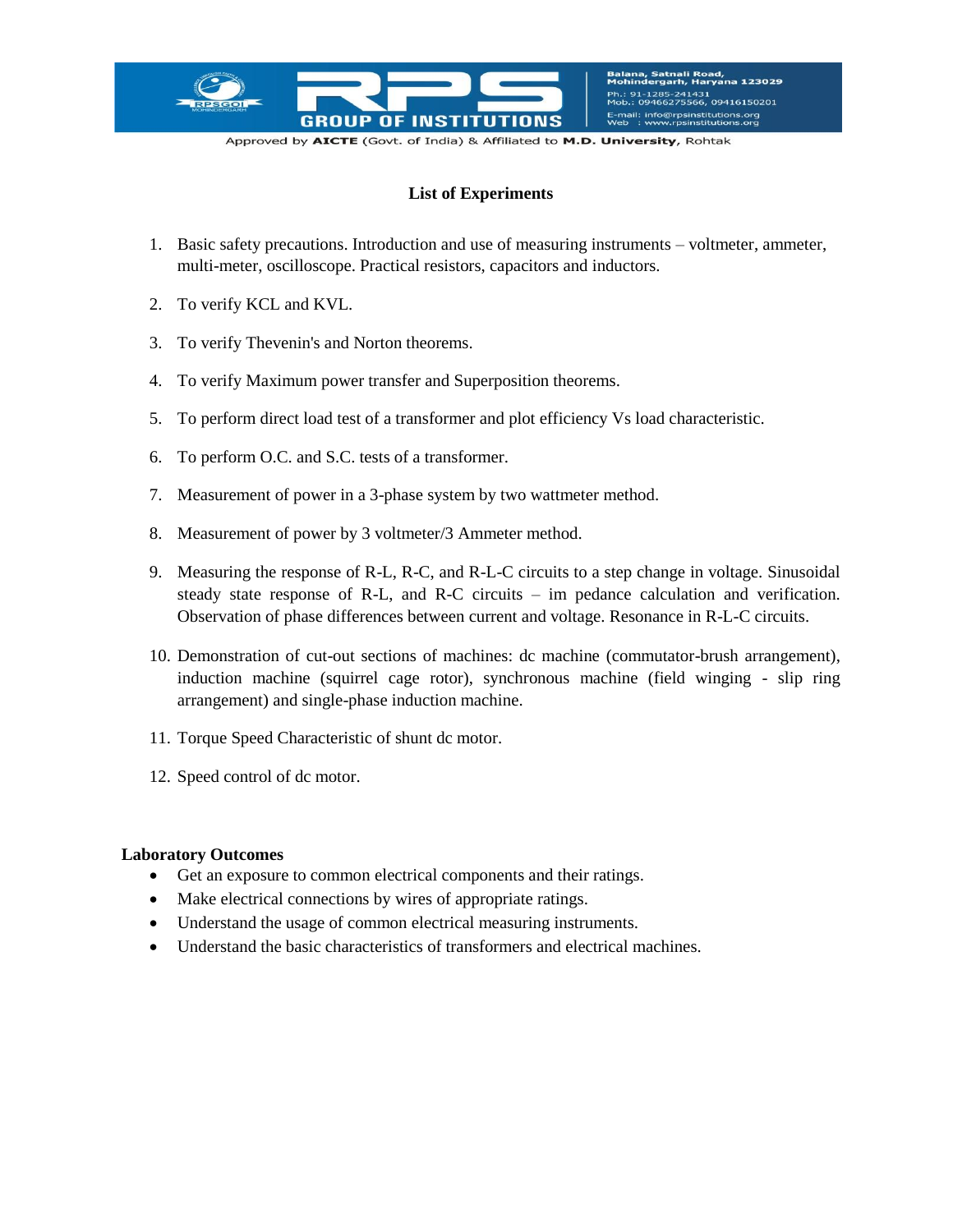## **Basics Electrical Engineering Lab**  $SEM - 1^{ST}$ **EXPERIMENT NO.1**

**AIM-**To Verify KCL.

**APPARATUS REQUIRED-**Network Theorem kit, Connecting Wires, Power Supply (220,50HZ).

**THEORY-** It States that the algebraic sum of currents meeting at a junction is zero. In other words, the sum of the currents flowing away from a junction is equal to the sum of current entering in to the junction.

For example-

There are six currents  $I_1$ , I2, I3, I4, I5and  $I_6$  meeting at a junction. Assuming that the currents entering into the junction, as positive and current leaving the junction, as negative. According to KCL

 $I_1+I_2+I_3+I_4-I_5-I_6=0$ **OR** OF THE STATE OF THE STATE OF THE STATE OF THE STATE OF THE STATE OF THE STATE OF THE STATE OF THE STATE OF THE STATE OF THE STATE OF THE STATE OF THE STATE OF THE STATE OF THE STATE OF THE STATE OF THE STATE OF THE ST

 $I_1+I_2+I_3+I_4=I_5+I_6$ 

**CIRCUIT DAIGRAM-**

 **Case 1-** To find total current, let I

Case2-To find current across 450ohm Resistor let, I<sub>1</sub>

Case3-To find current across 250 ohm Resistor, let I<sub>2</sub>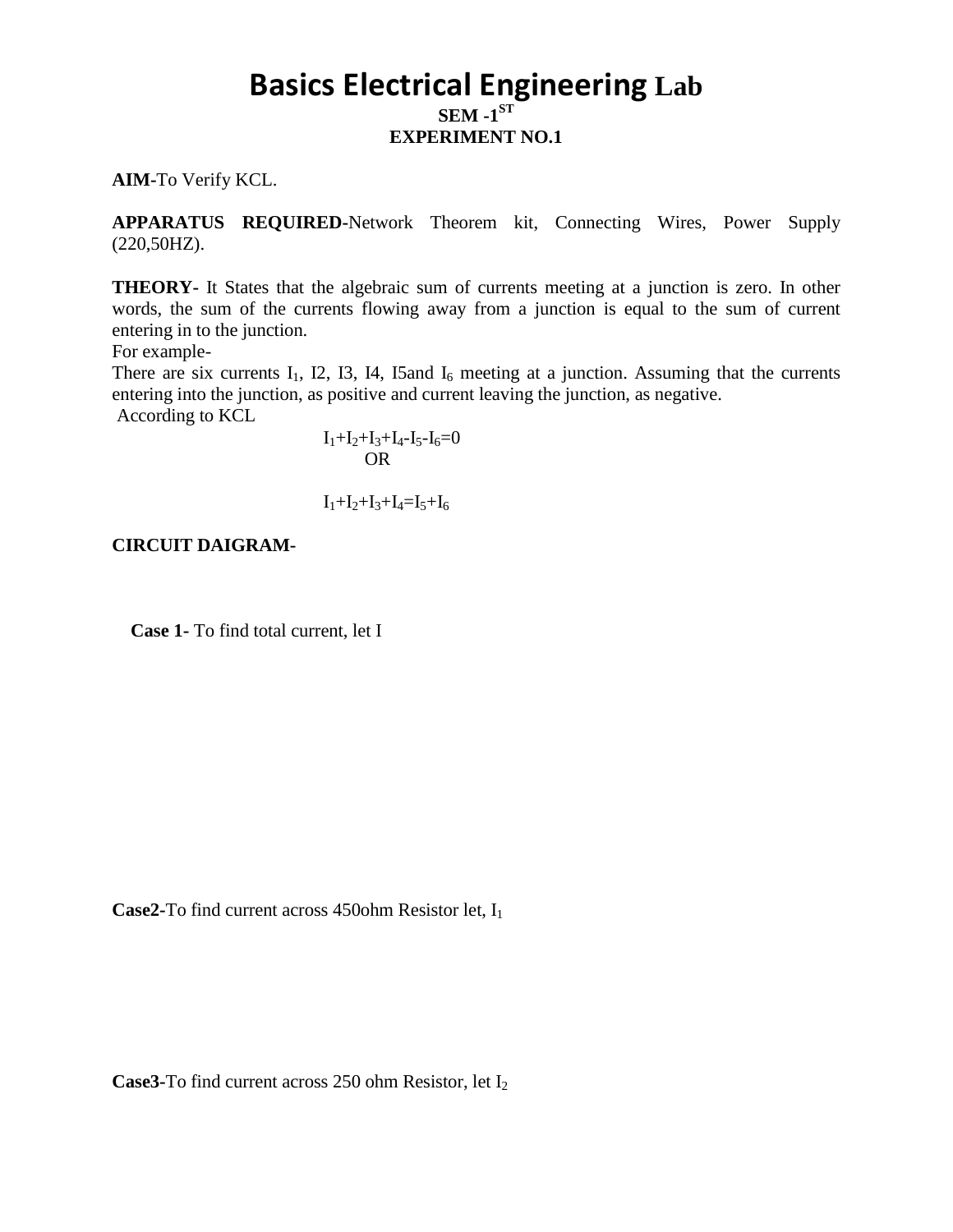**Case4-**To find current across 300 ohm Resistor, let I<sup>3</sup>

#### **PROCEDURE:-**

- (1) First, connect the main lead of the kit on AC source 230V, 50 HZ and switched on.
- (2) After it connects the Positive 9V supply on Positive point of ammeter and negative point of ammeter connect on point A.
- (3) Negative supply of battery on point D.
- (4) Connect the point C&D and E&F by connecting leads.
- (5) Note down the total current of circuit in mA meter i.e; I=86mA.
- (6) Connect the positive Supply on point A and measured the current  $I_1$ , across 450ohm by ammeter on point C&D and point E&F will be open.
- (7) After that connect the ammeter in series  $b/w$  point E&F and find the current  $I_2$  across 250 ohm and point C&D will be open.
- (8) In third Stage we connect the ammeter in series with the 300ohm and point C&D and E&F both will open.

 $I=I_1+I_2+I_3$ I=20+36+30=86mA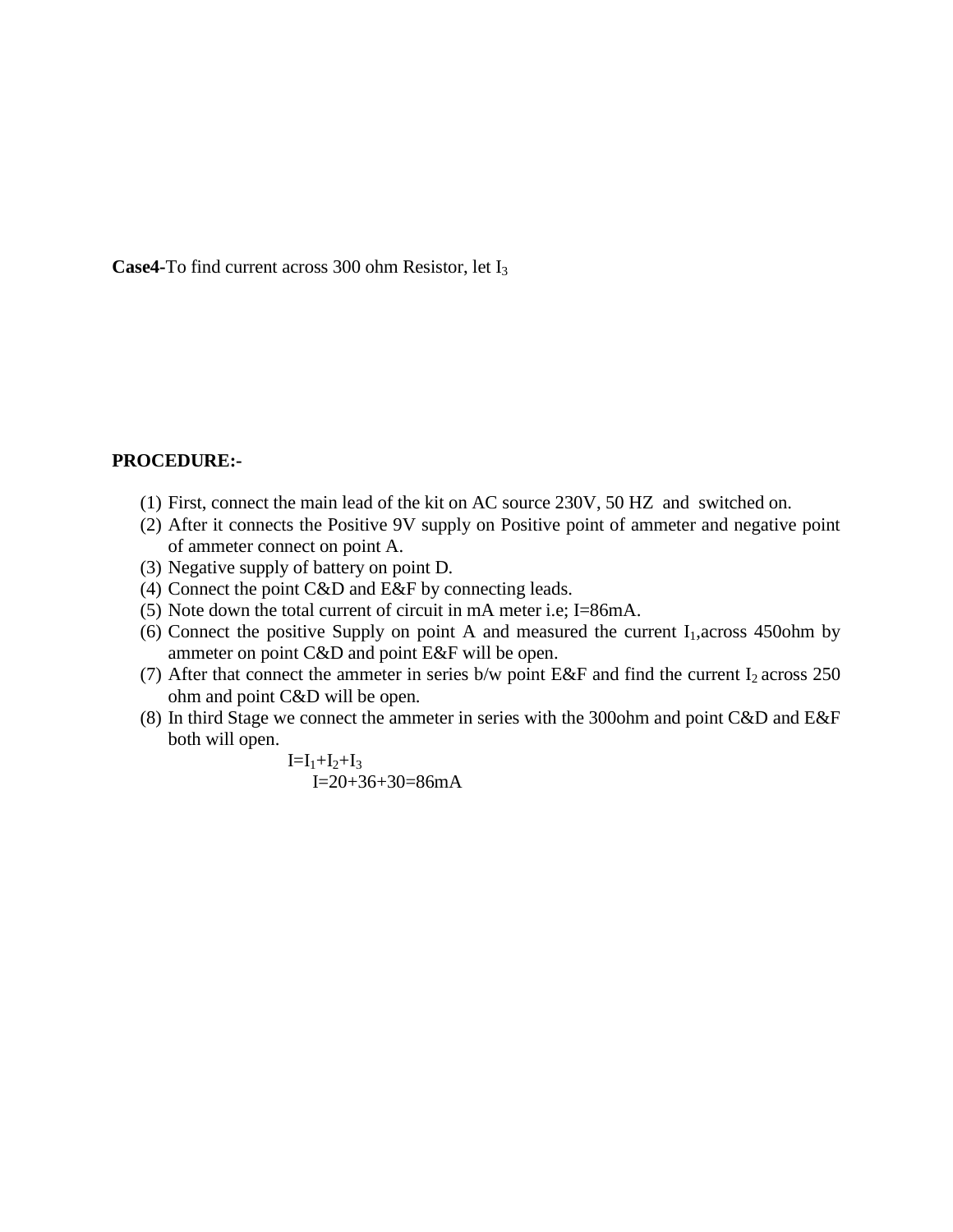## **OBSERVATION TABLE**

| Sr.<br>No. | <b>Applied</b><br>voltage | <b>Total</b><br><b>Current</b><br>(I) | $I_1$ | $\mathbf{I}_2$ | I3 | $I = I_1 + I_2 + I_3$ |
|------------|---------------------------|---------------------------------------|-------|----------------|----|-----------------------|
|            |                           |                                       |       |                |    |                       |
|            |                           |                                       |       |                |    |                       |
|            |                           |                                       |       |                |    |                       |
|            |                           |                                       |       |                |    |                       |
|            |                           |                                       |       |                |    |                       |

#### **SAFETY PRECAUTIONS-**

- (1). All the connections should be tight.
- (2). before connecting the instrument, check their zero reading.
- (3). don't touch any terminal or switch without ensuring that it is dead.
- (4). Use sufficient long connecting wires.
- (5). Make sure that the electrical connections are right and tight.
- (6). the circuit should be switched off before changing any connections.

## **RESULT-**

Hence KCL is verified.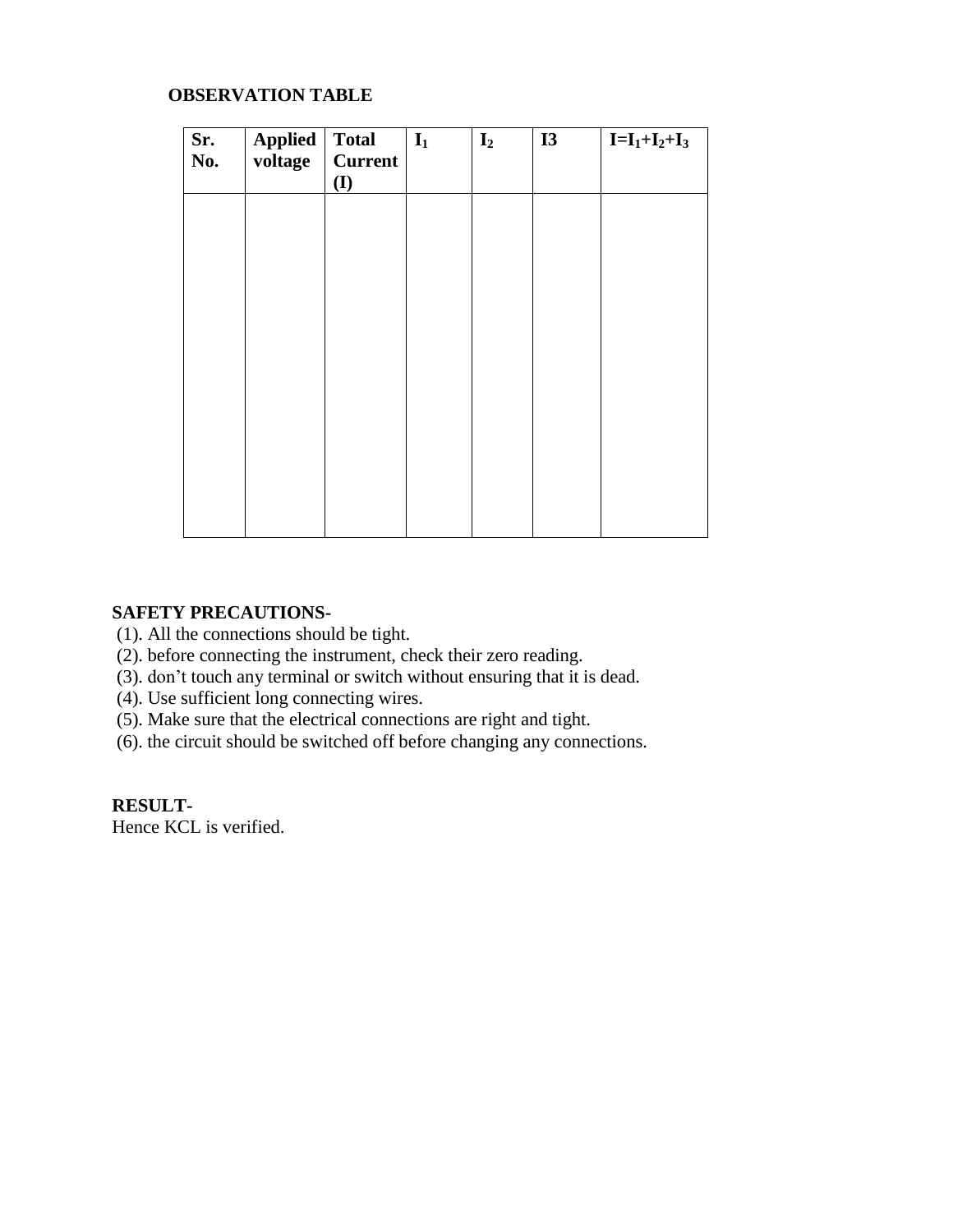#### **EXPERIMENT NO-2**

**AIM-**To Verify KVL.

**APPARATUS-**Network Theorem kit, Connecting Wires, Power Supply(220V,50HZ).

**THEORY-** It States that for any closed path in a network, the algebraic sum of the voltages is zero. In another words, the algebraic sum of the product of currents and resistances(voltage drop ) in any closed path in a network is equal to the algebraic sum of all emf sources in the network . For example-There is a voltage source and two resistors. while travelling the path, voltage rise is given a positive sign and voltage drop by negative sign. So, If we go from negative terminal of a battery to its positive terminal, there is a voltage rise and positive sign is assigned. But in case of resistance, If we go through a resistor in the same direction of the current, then this fall in potential is taken as negative.

 $E-IR_1-IR_2=0$ **OR** OF THE STATE OF THE STATE OF THE STATE OF THE STATE OF THE STATE OF THE STATE OF THE STATE OF THE STATE OF THE STATE OF THE STATE OF THE STATE OF THE STATE OF THE STATE OF THE STATE OF THE STATE OF THE STATE OF THE ST  $E=IR_1+IR_2$ 

**CIRCUIT DAIGRAM-Case 1-**

**Case2-**

**Case3-**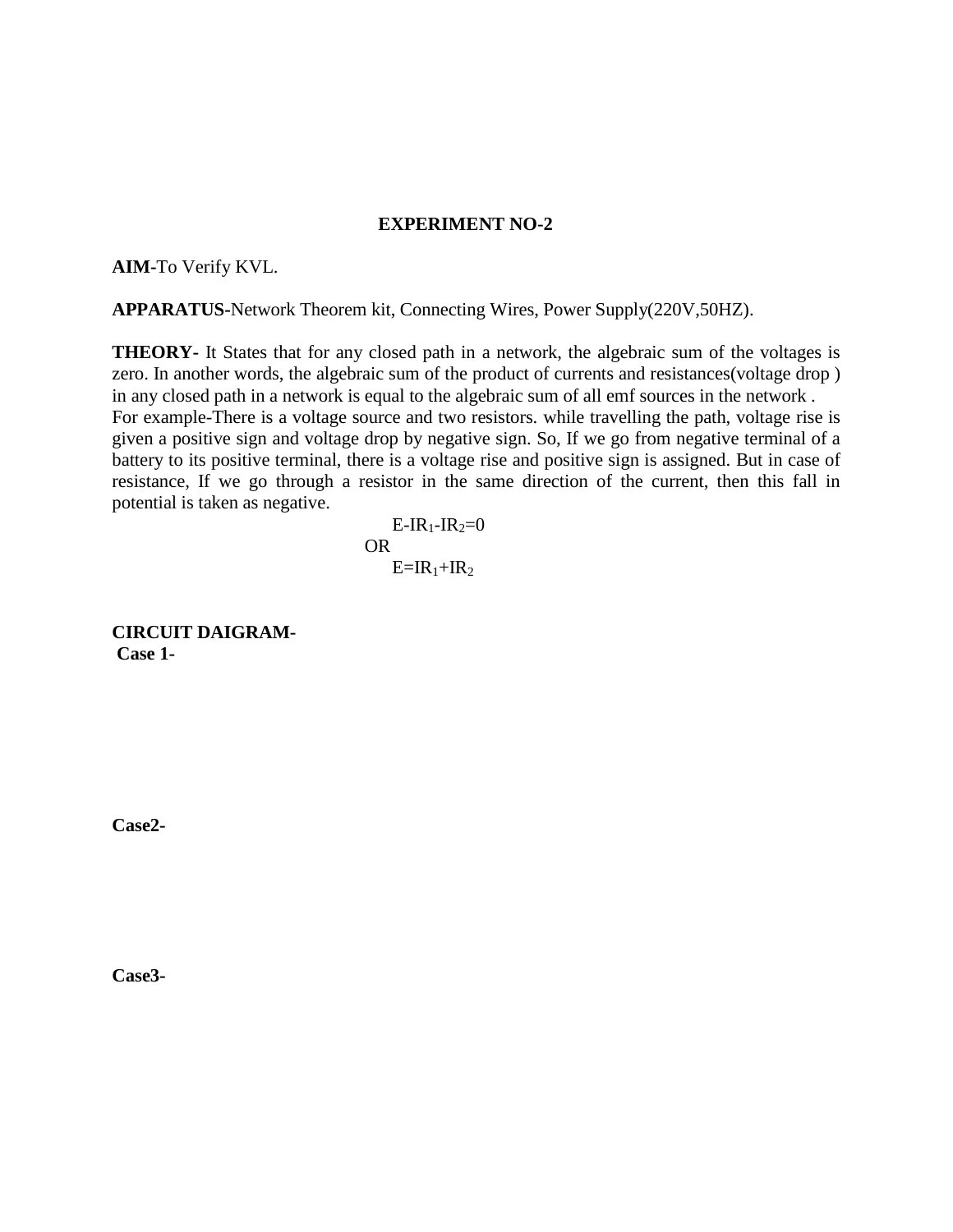#### **PROCEDURE-**

- (1) First, connect the main lead of the kit on AC source 230V, 50 HZ and Switched on.
- (2) After it connect the Positive 9VSupply on Positive point of voltmeter and negative point of ammeter connect on point D.
- (3) Connect the point B&D by connecting leads.
- (4) Now measure the voltage across  $R1&RLL$ . Find their voltage V1+V3.
- (5) Connect the positive terminals and negative terminals on point E&F.
- (6) Calculate the voltage across  $R_2 \& R_L$ .

#### **OBSERVATION TABLE**

| Sr.No.                     | Apply<br><b>Voltage</b> | $\mathbf{V}_1$ | $\mathbf{V}_{\mathbf{2}}$ | $\mathbf{V_{3}}$ |
|----------------------------|-------------------------|----------------|---------------------------|------------------|
| $\boldsymbol{2}$<br>3<br>5 |                         |                |                           |                  |

## **SAFETY PRECAUTION-**

- (1). All the connections should be tight.
- (2). Before connecting the instrument, check their zero reading.
- (3). Don't touch any terminal or switch without ensuring that it is dead.
- (4). Use sufficient long connecting wires.
- (5). Make sure that the electrical connections are right and tight.
- (6). The circuit should be switched off before changing any connections.

**RESULT-**Hence KVL is verified.

#### **DICUSSION:-**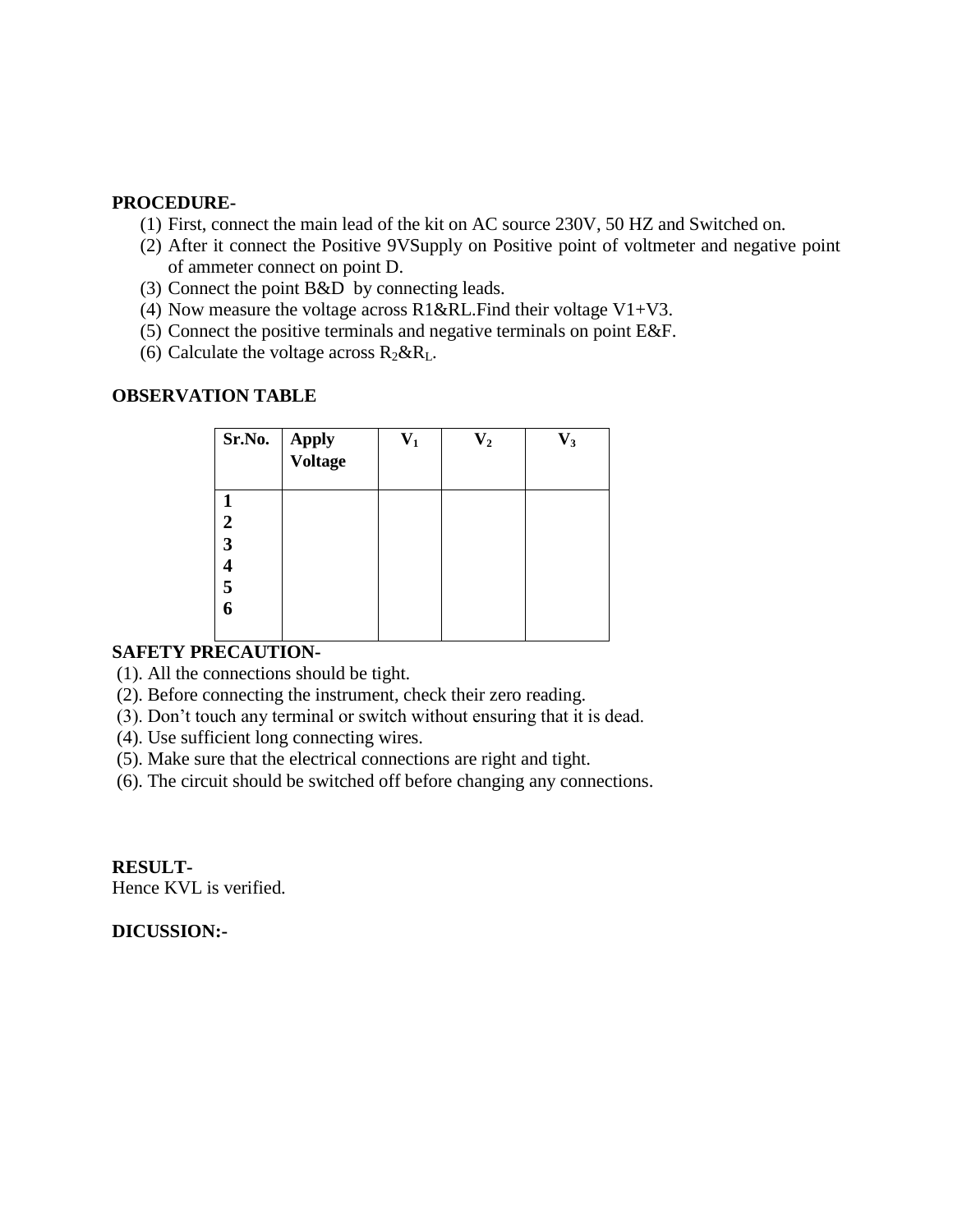#### **EXPERIMENT NO 3**

**AIM-**To Verify Thevenin's and Norton's Theorem.

**APPARATUS-**Network Theorem kit, Connecting Wires, Power Supply(220,50HZ).

**THEORY:- CIRCUIT DAIGRAM:- Case 1-**

**Case2-**

**Case3-**

#### **PROCEDURE-**

- $(1)$ . First, connect the main lead of the kit on AC source 230v, 50 HZ and Switched on.
- (2) .Connect the milliammeter in series the load resistance RL & switch on the supply, note the reading of IL.
- (3) . Remove the RL and connect Voltmeter across the point from whichRL is removed. Note the reading of Vth.
- (4) .Remove the voltage source & put short circuit across the point from where RL was removed and connect Ohmmetre across point where RL was removed. Note the reading o Rth.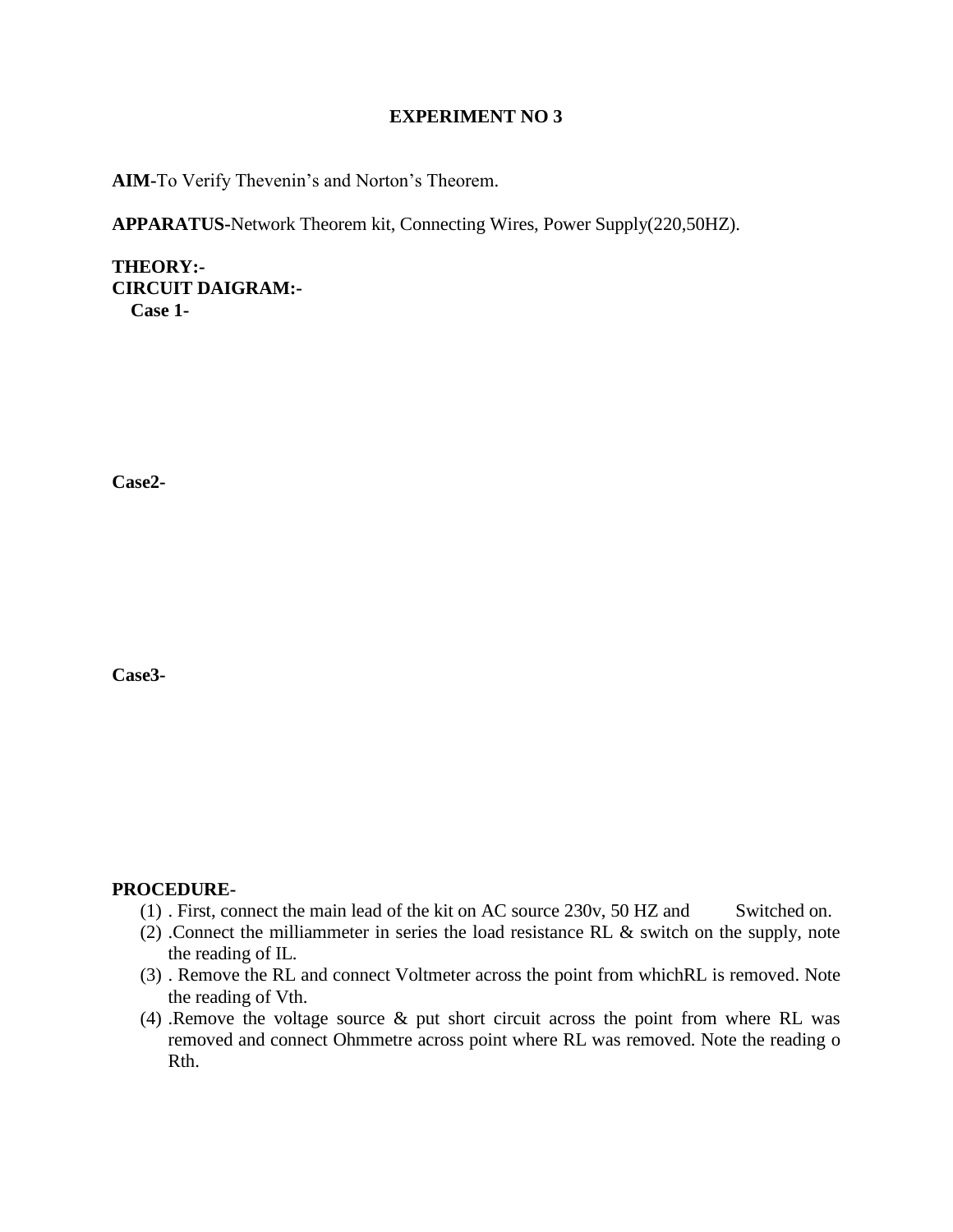#### **OBSERVATION TABLE**

#### **SAFETY PRECAUTION:-**

- (1). All the connections should be tight.
- (2). Before connecting the instrument, check their zero reading.
- (3). Don't touch any terminal or switch without ensuring that it is dead.
- (4). Use sufficient long connecting wires.
- (5). See successive surface of the electrical connections are right and tight.
- (6). The circuit should be switched off before changing any connections.

## **RESULT:-**

Hence Thevenin's Theorem is verified.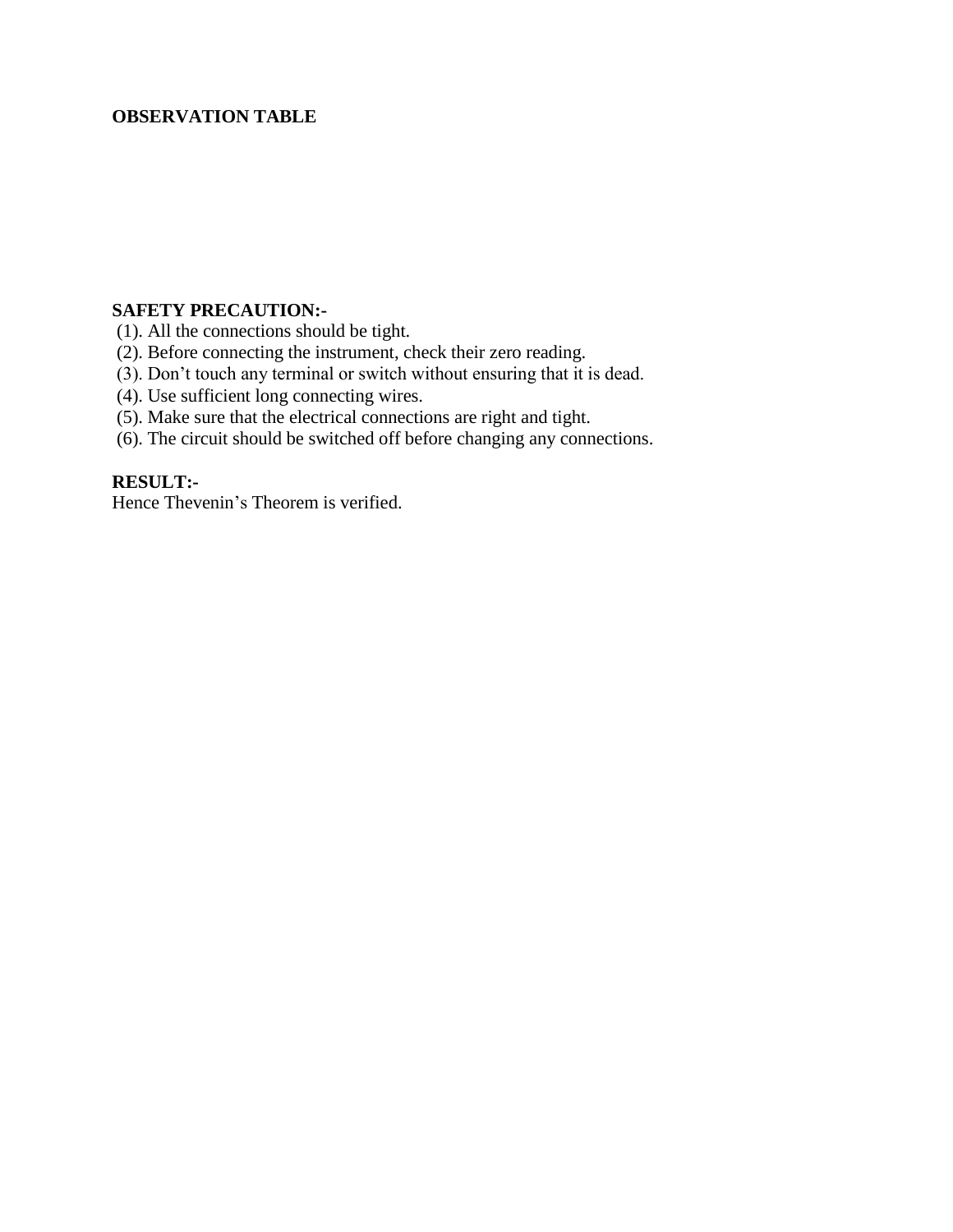## **EXPERIMENT NO-4**

**AIM:-**To Verify Norton's theorem.

**APPARATUS:-**Network Theorem kit, Connecting Wires, Power Supply(220,50HZ).

**THEORY:-**Thevenin's theorem reduces a two terminal active network of linear resistance to an equivalent voltage source and series resistance, whereas Norton's theorem reduces the network to an equivalent current source and a parallel resistance.

 Norton's theorem states that any linear active network with output terminals AB as shown in fig. can be replaced by a signal current source  $I_N$  In parallel with a single resistance  $R_N$ .

## **CIRCUIT DAIGRAM-**

#### **PROCEDURE-**

- (1) . First, connect the main lead of the kit on AC source 230v, 50 HZ and Switched on.
- (2) .connect the milliammeter in series with the load resistance RL, and note the reading.
- (3) .Set 1.5 by using multimeter & give the supply on point C&D.
- (4) .Short the point B&D by connecting wire.
- (5) .Measure the Voc on point E&F.
- (6) .Connect th load resistance  $R_L(200)$  on point E&F put the voltmeterin parallel of  $R_L$ &take reading.
- (7) . Now remove the voltage source  $E_1$  short it by connecting wires.
- (8).Measure resistance using multimeter.
- (9).Similarly repeat the process more than 4times using 3V, 4.5V, 6V.
- (10). Measure the current in series of  $R<sub>L</sub>$  also four time.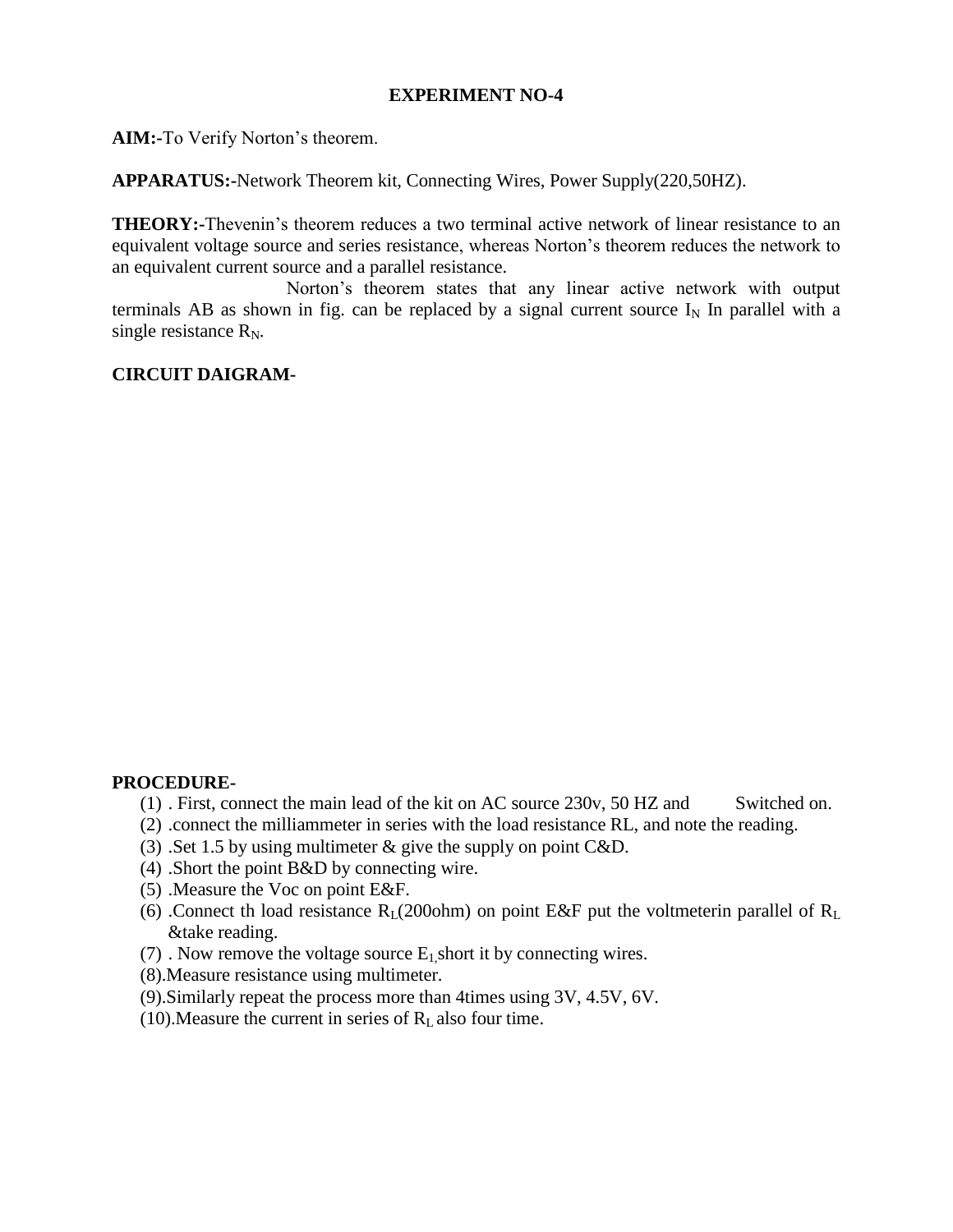### **OBSERVATION TABLE**

## **SAFETY PRECAUTION-**

(1) All the connections should be tight.

- (2). before connecting the instrument, check their zero reading.
- (3). don't touch any terminal or switch without ensuring that it is dead.
- (4). Use sufficient long connecting wires.
- (5). Make sure that the electrical connections are right and tight.
- (6). the circuit should be switched off before changing any connections.

#### **RESULT-**

Hence Norton's theorem is verified.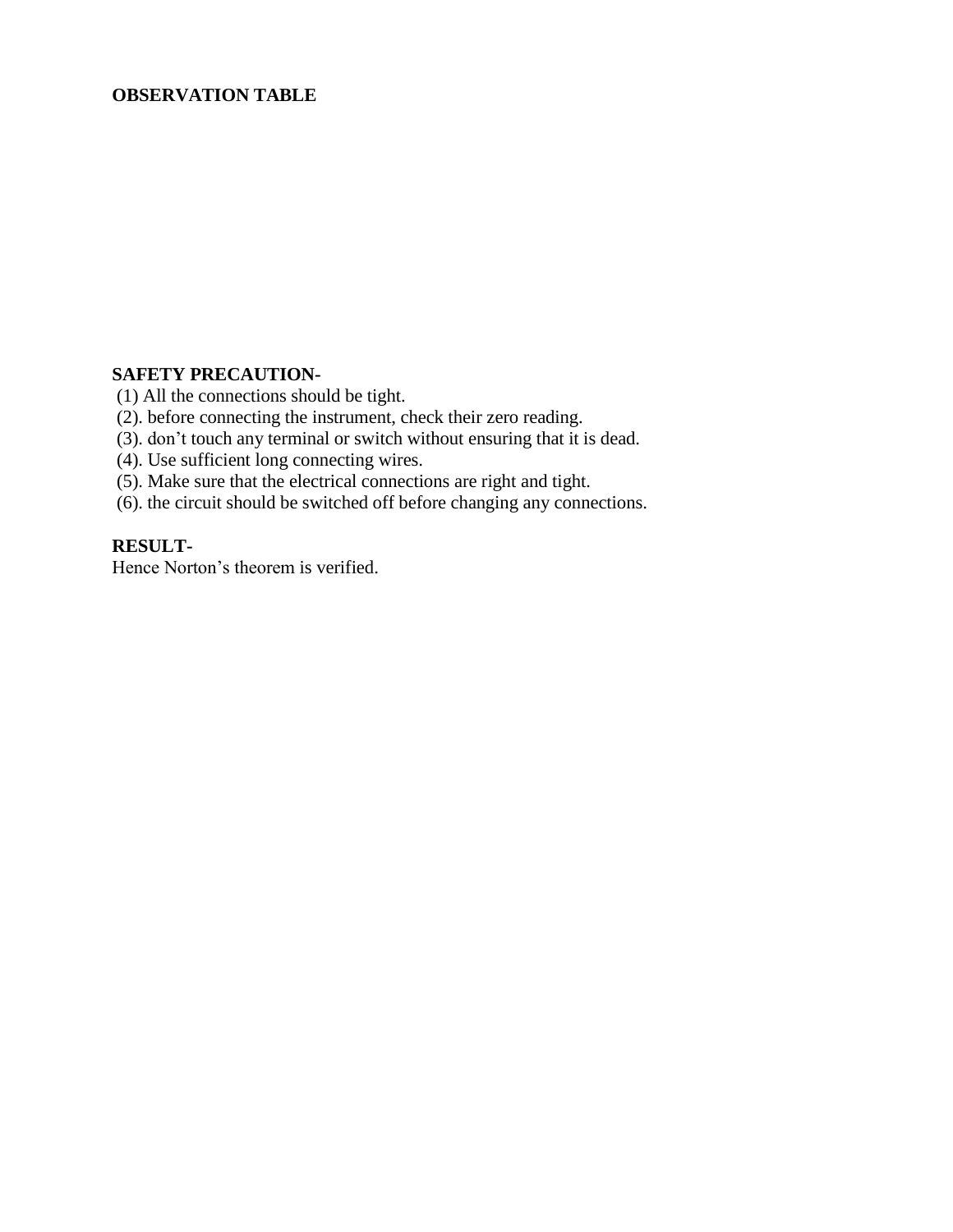## **EXPERIMENT NO-5**

**AIM-**To Verify Superposition Theorem.

**APPARATUS-**Network Theorem kit, Connecting Wires, Power Supply(220,50HZ).

**THEORY-** According to this theorem if two or more than two voltage sources or current source both are acting simultaneously in a linear bilateral network then the current flowing in any branch of the circuit is the algebraic sum of current produced by each source acting individually when all other voltage source are replaced by their internal resistace and current source by open circuit.

## **CIRCUIT DAIGRAM-**

 **Case 1-**

**Case2-**

**Case3-**

## **PROCEDURE-**

- (1) First, connect the main lead of the kit on AC source 230V, 50 HZ and Switched on.
- (2) Note down the reading of milliammetre as I.
- (3) Remove voltage source  $V_2$  and put short circuit between the points from where  $V_2$  is remove again note down the reading of milliammetre as  $I_1$ .
- (4) Connect source  $V_2$  at its original position.
- (5) Now Remove voltage source  $V_1$  and put short circuit between the points from where  $V_1$  is remove again note down the reading of milliammetre as  $I_2$ .
- (6) According to superposition theorem  $I=I_1+I_2$ .
- (7) Repeat the same procedure at least five times by changing the value of voltage source  $V_1 \& V_2$ .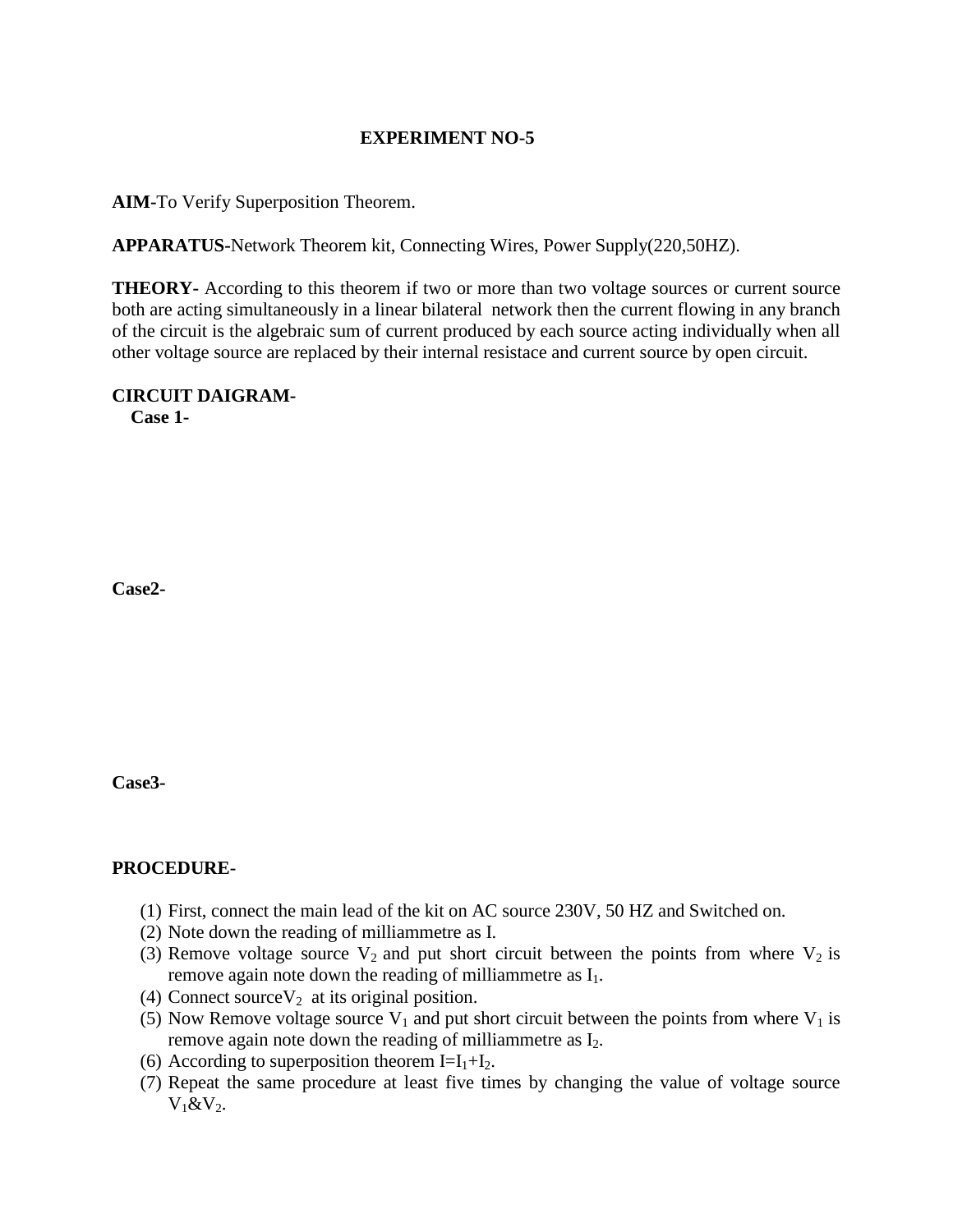#### **OBSERVATION TABLE:-**

#### **SAFETY PRECAUTION:-**

- (1) All the connections should be tight.
- (2) Before connecting the instrument, check their zero reading.
- (3) Don't touch any terminal or switch without ensuring that it is dead.
- (4) Use sufficient long connecting wires.
- (5) make sure that the electrical connections are right and tight.
- (6) The circuit should be switched off before changing any connections.

#### **RESULT:-**

Hence Superposition Theorem is verified.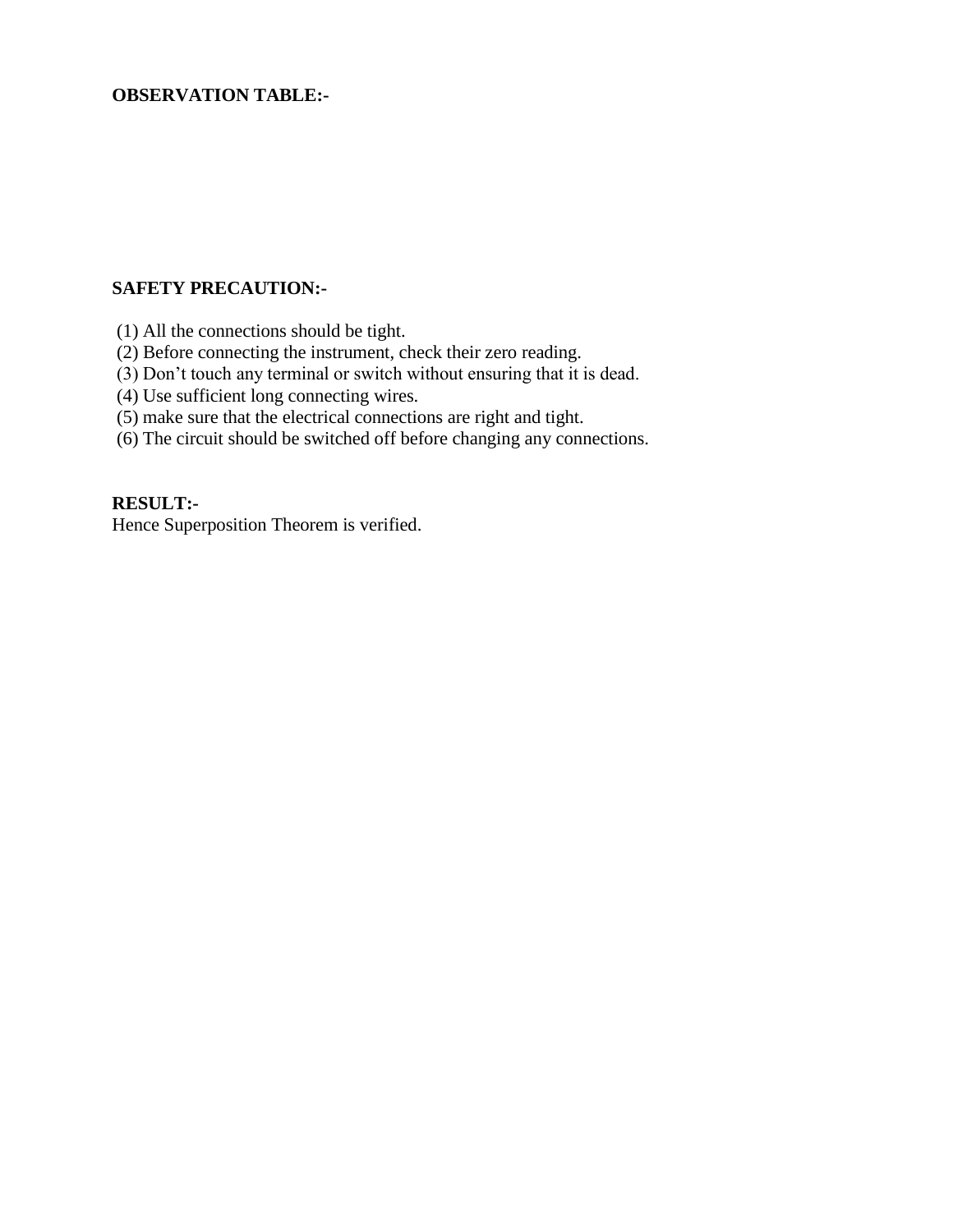## **EXPERIMENT NO-6**

**AIM-** To Verify Maximum power transfer Theorem.

**APPARATUS-**Network Theorem kit, Connecting Wires, Power Supply(220,50HZ).

**THEORY-** It deals with the transfer of maximum power from source to load line theorem in D.C. circuit states that the relationship between load resistance and internal resistance of the source for maximum power transfer from source to load.

This condition is also reffered as resistance matching and is very in important in electronics and comm. Circuit for obtaining maximum Output for transfer of maximum power, from source to load the internal resistance of the source is equal to  $R<sub>L</sub>$ .

 $R_i = R_L$ 

## **CIRCUIT DAIGRAM:-**

## **PRECAUTION:-**

(1) First, connect the main lead of the kit on AC source 230V, 50 HZ and Switched on.

(2).Connect milliammeter in series with Ri and a voltmeter in parallel with RL.

(3). Now give a constant value of Ri resistor.

(4).Now vary the value of Ri and note down the reading of milliammeter and voltmeter respectively.

 $(5)$ . Now calculate power  $P_L$  across Ri.

 $(6)$ . $R<sub>I</sub> = R<sub>i</sub>$  when is max.

| $Sr.No  $ Applied<br>voltage(V) | $R_i$ | $R_{L}$ | $\mathbf{I}_{\mathbf{L}}$ | $\mathbf{V}_\mathbf{L}$ | $P_L = V_L I_L$ |
|---------------------------------|-------|---------|---------------------------|-------------------------|-----------------|
|                                 |       |         |                           |                         |                 |
|                                 |       |         |                           |                         |                 |
|                                 |       |         |                           |                         |                 |
|                                 |       |         |                           |                         |                 |
|                                 |       |         |                           |                         |                 |
|                                 |       |         |                           |                         |                 |

## **OBSERVATION TABLE:-**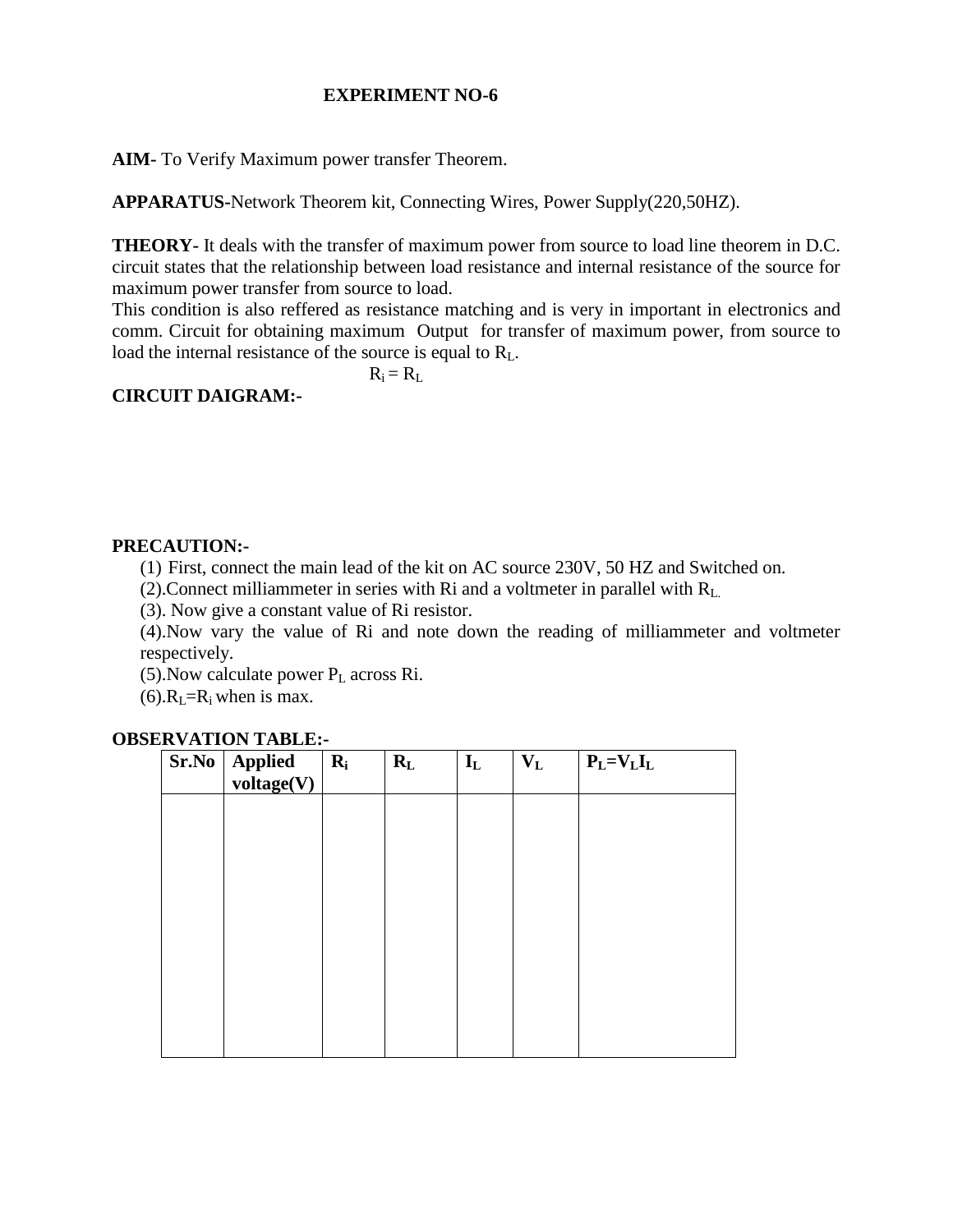## **SAFETY PRECAUTION:-**

- (1). All the connections should be tight.
- (2). before connecting the instrument, check their zero reading.
- (3). don't touch any terminal or switch without ensuring that it is dead.
- (4). Use sufficient long connecting wires.
- (5). Make sure that the electrical connections are right and tight.
- (6). the circuit should be switched off before changing any connections.

## **RESULT-**

Hence Maximum power transfer Theorem is verified.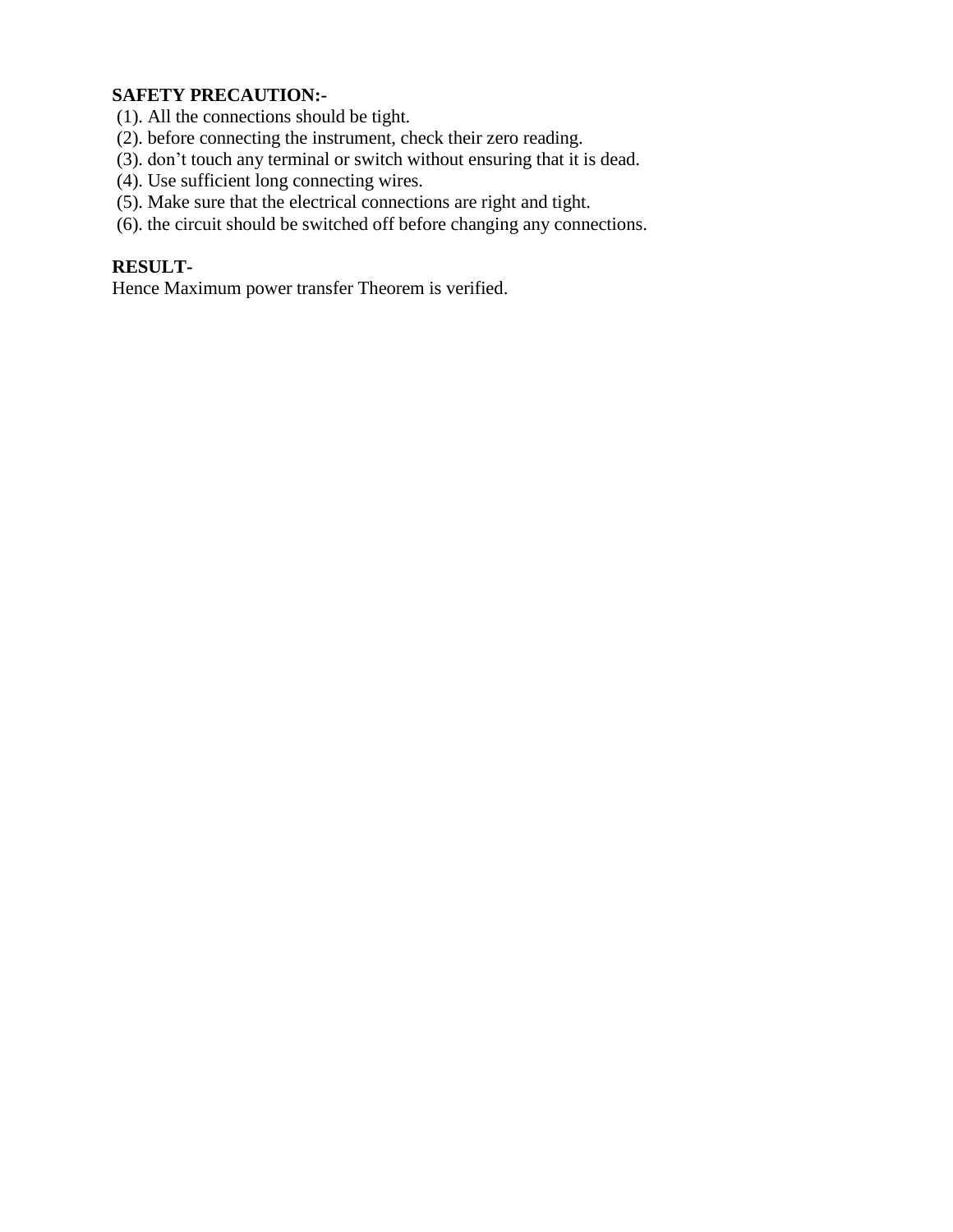## **EXPERIMENT NO 7**

## **AIM**

To study the construction of D.C. machine

**APPARATUS:** D.C. machine assembly

## **THEORY:**



Following are the main parts of D.C. machines:

- 1. Magnetic Yoke
- 2. Pole core and pole shoes
- 3. Pole coils
- 4. Armature core
- 5. Armature coils
- 6. Commutator
- 7. Brushes and bearings
- D.C. Machine Construction Diagram:

#### **PROCEDURE:**

The assembly of D.C. machine is observed and following parts are studied in detail as described below

- 1. **Magnetic Yoke**: Magnetic Yoke serves the double purpose:
- a) It carries the magnetic flux produced by the poles.
- b) It provides the mechanical support for the pole and acts as a protecting

cover for the whole machine.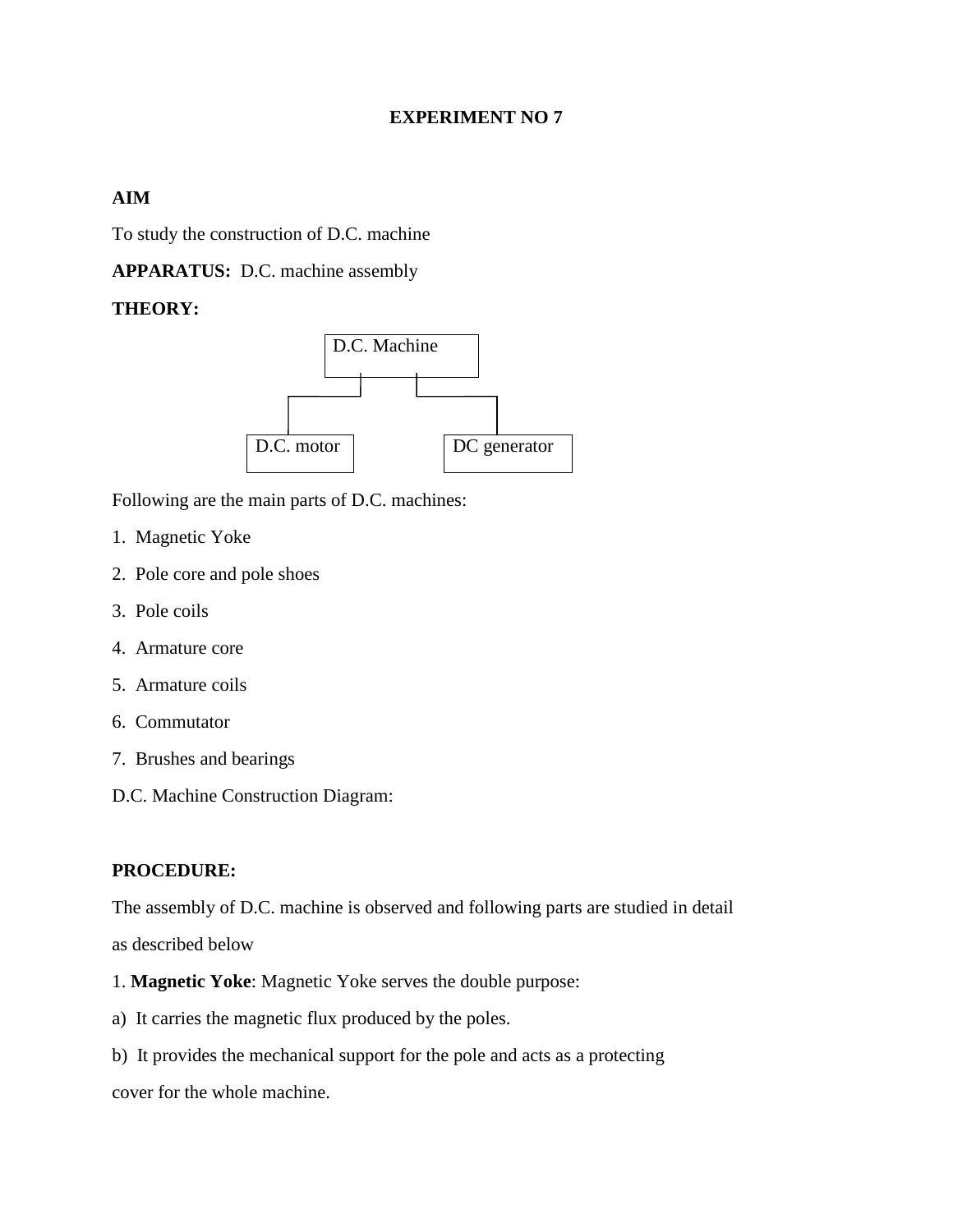2. **Pole Core & Pole Shoes**: Pole core & pole shoes serve the following purpose:

a) Pole core spreads the flux in the air gap to reduce the reluctance of magnetic path

b) Pole shoes provide the support for the pole coils.

They are made up of thin laminations of steel with thickness 0.25mm to 1mm.

3. **Pole Coils**: Pole coils are made up of copper wire. These are placed on pole core.

4**. Armature Core:** It houses armature coils & causes them to rotate, hence cuts the flux produced by field winding. It is cylindrical & made up of laminations of approx 0.5mm Thickness. It is keyed to the shaft laminations are used to reduce the eddy currents.

5. **Armature Windings**: These are usually former wound. Various conductors are placed in armature slots, which are lined with insulating material.

6**. Commutator**: The function of commutator is to collect the current from the armature conductors. It converts the a.c. of armature conductor into unidirectional current in external load. It is cylindrical structure with wedge shaped segments insulated from each other by thin sheets of mica. Number of segments is equal to number of armature conductors.

7. **Brushes & Bearings**: Brushes collect the current from commutator. They are made of carbon & are of rectangular shape. Brush holder is mounted on spindle & brushes can slide. Ball bearings are used for less wear and tear.

#### **DISCUSSION:**

D.C. generator converts the mechanical energy in to d.c. electrical output and D.C. motor converts the d.c. electrical input into mechanical energy output.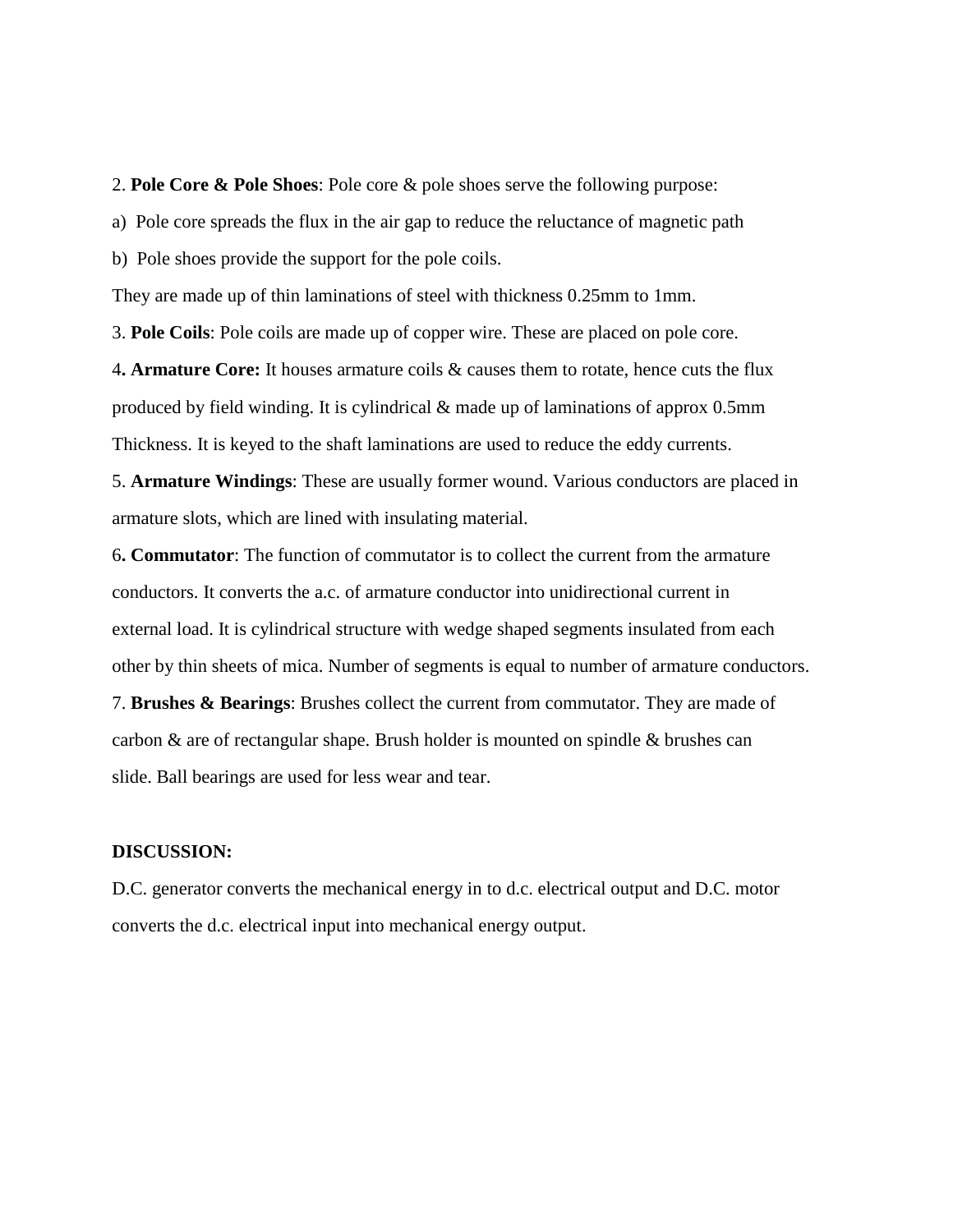## **EXPERIMENT NO. 8**

## **AIM:**

To perform the speed control of D.C. shunt motor by:

- Field current control method
- Armature voltage control method

## **APPARATUS**

: D.C. shunt motor ,ammeter ,voltmeter and rheostat

## **THEORY:**

The speed of D.C. shunt motor can be controlled by two methods:

- By changing the field flux

It can be done by connecting a rheostat in the field circuit of a motor .By varying the rheostat we can get the different values of field current or flux and hence different speeds of motor.

By changing the armature voltage:

It can be done by connecting a rheostat in the armature circuit of a motor.By varying the rheostat we can change the armature voltage ,hence we get the different motor speeds.

## **CIRCUIT DIAGRAM:**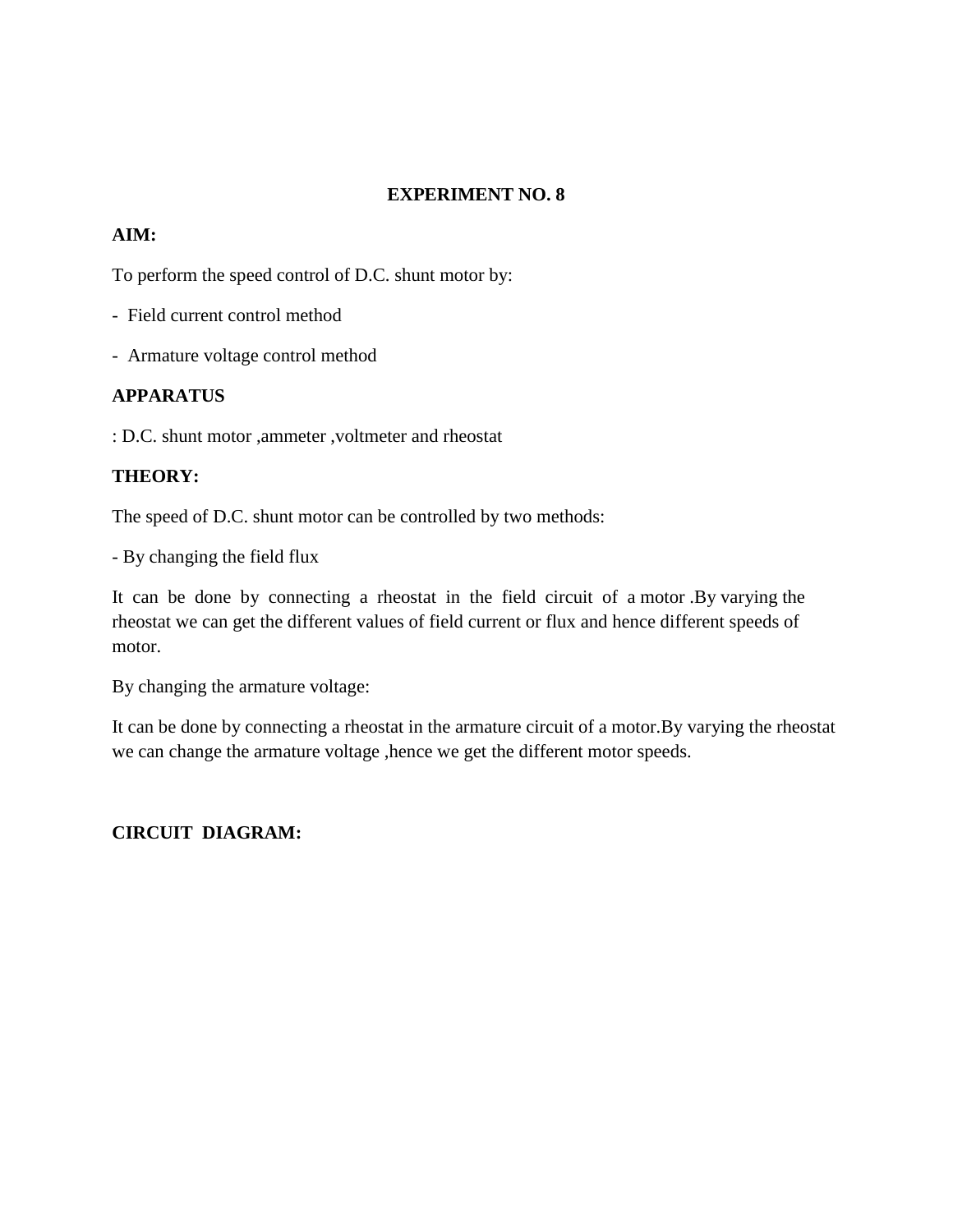#### **PROCEDURE:**

1 Connect the circuit as shown in the diagram.

2 Keep the armature rheostat to maximum and field rheostat to minimum value.

3 Switch on the D.C. supply and motor will start running at slow speed.

4 Note down the speed ,field current and armature voltage.

5 Repeat step4 for various positions of rheostat,till armature rheostat reaches to its minimum value.

6 Now increase the field rheostat in steps and note down the readings as in step 4 till the field rheostat reaches its maximum value.

7 Bring the field rheostat to its maximum value and switch off the motor.

## **OBSERVATION TABLE:**

#### **RESULT:**

The speed of the motor can be changed by field flux and armature voltage control method.

#### **PRECAUTIONS**:

- 1 All connections should be clean and tight.
- 2 Keep the position of armature and field rheostat at the required position .
- 3 The range of meters should be selected carefully .
- 4 The zero setting of meters should be checked before starting the experiment.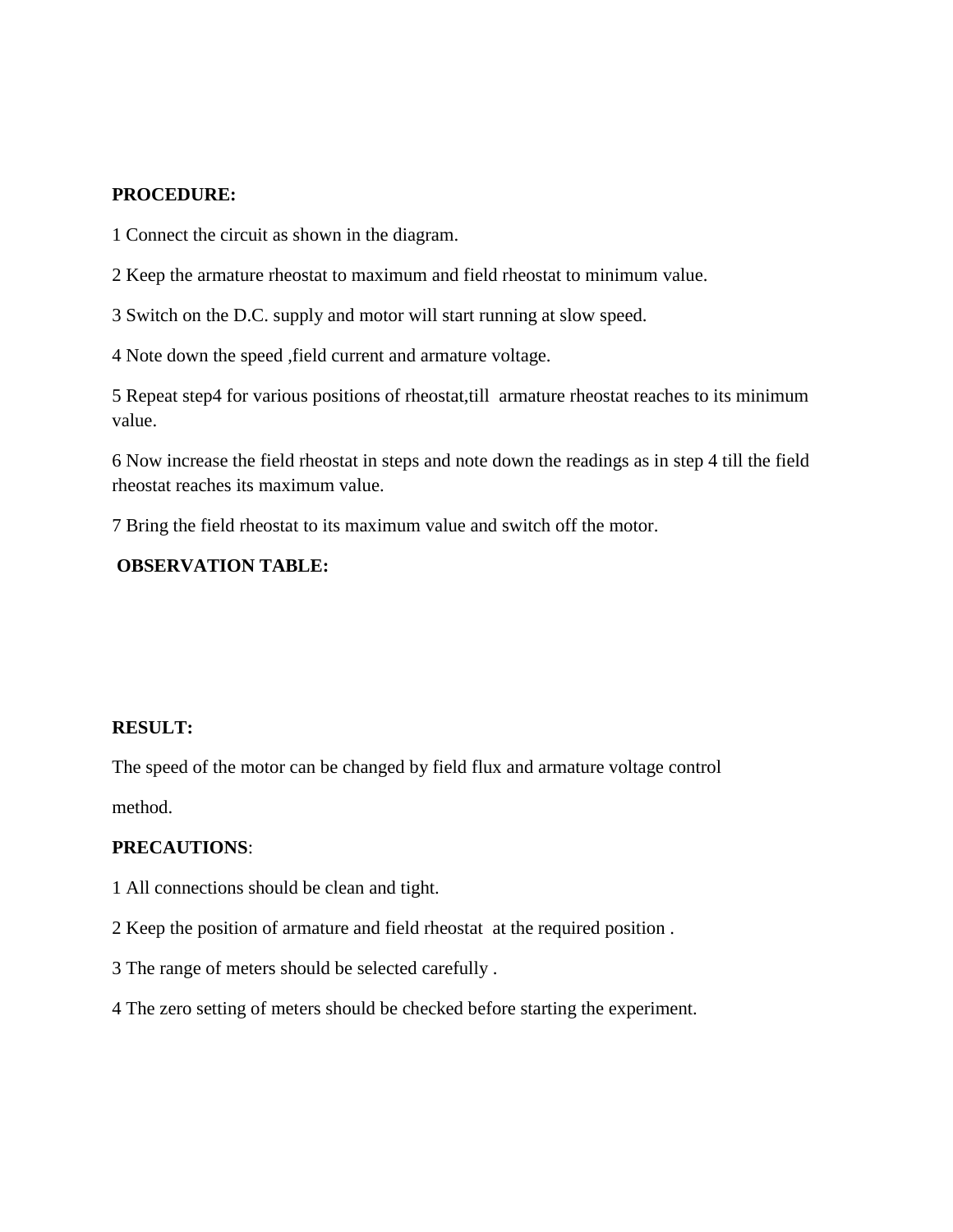#### **EXPERIMENT NO. 9**

**AIM:** To perform direct load test. On D.C shunt motor and D.C. series **motor**.

**APPARATUS:** D.C. shunt motor, D.C. series motor with brake arrangement, ammeter,

voltmeter and rheostat.

**THEORY:** Brake test is carried out on a D.C. shunt motor and D.C. series motor to determine its parameters including efficiency.In this test a belt is wound round a pulley and two ends are attached to two springs.The force acting on pulley is equal to the difference between readings of two spring balances If R is the radius of the pulley and  $W_1$  and  $W_2$  are weights on two springs then shaft torque is given by :S

Shaft torque Tsh=  $(W_1-W_2)$ <sup>\*</sup>R Kgm

Motor output Poutput=2\*3.14\*N\*T\*9.81/60 watts

Motor input=  $V^*I$  watts

Efficiency= Poutput/Pinput\*100%

**CIRCUIT DIAGRAM:**

#### **PROCEDURE:**

- D.C. shunts Motor:
- 1 connect the circuit as shown in the figure
- 2 Apply rated voltage of 200v D.C. to the motor.
- 3 Increase the load on the motor slowly to it's full capacity.
- 4 Note down the reading of ammeter, voltmeter, W1, W2 and diameter of pulley.
- 5 Using above formula calculate shaft torque, input power, output power and efficiency of

the motor.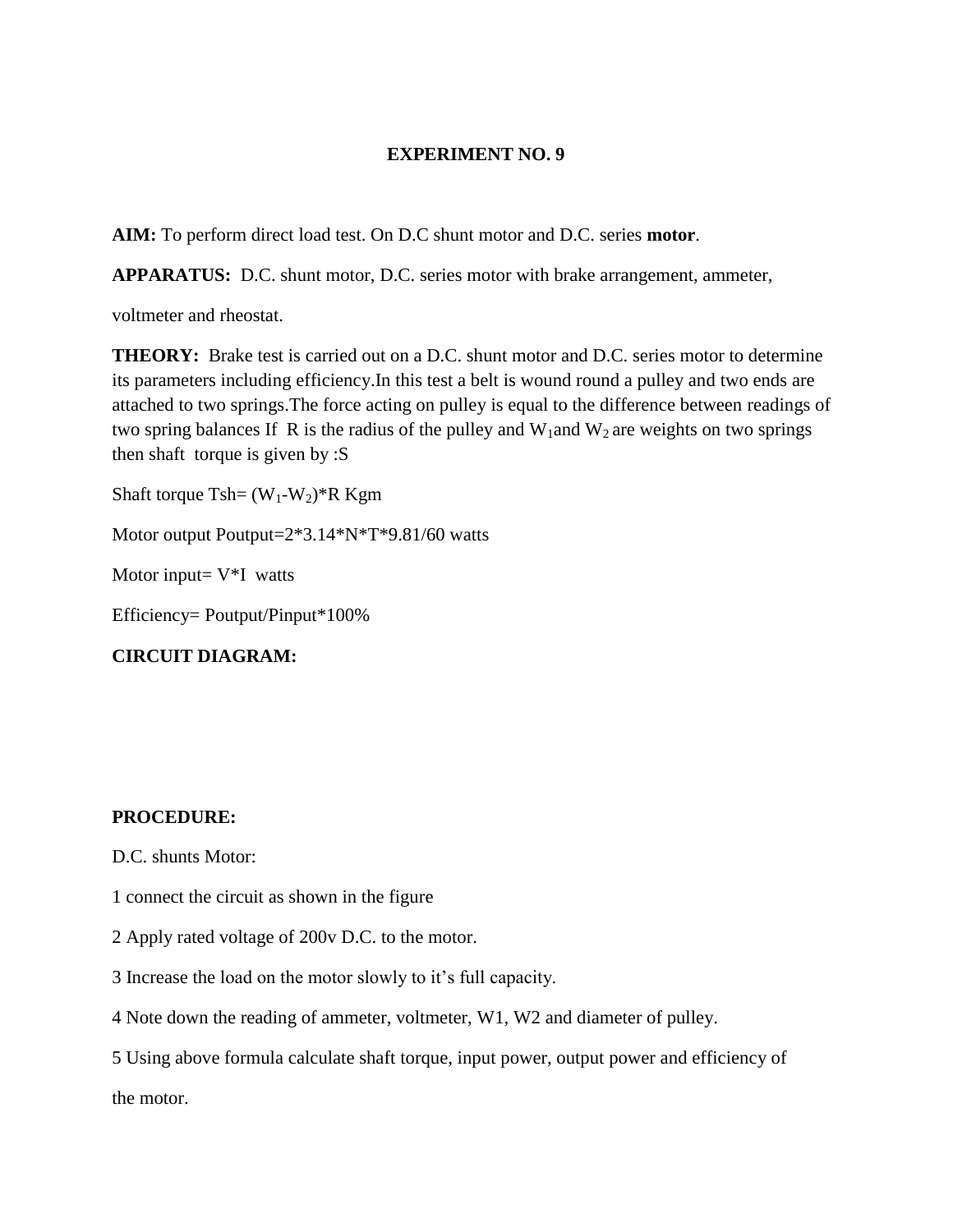## **D.C. series motor:**

1 connects the circuit as shown in the figure.

- 2 Apply some load on the motor.
- 3 Switch on the D.C. mains and start the motor.
- 4 Increase the load slowly to the rated value.
- 5 Note the readings of all meters, speed and both spring balances.
- 6 Remove the load slowly and switch off the motor.
- 7 Measure the diameter of pulley.

## **OBSERVATION TABLE:**

### **RESULT:**

The efficiency of D.C. shunt motor is  $=$  and D.C. series motor is  $=$ 

#### **PRECAUTIONS:**

- 1 Increase the load on the motor slowly
- 2 While measuring RPM keep the tachometer in line with the pulley.
- 3 Take the readings of ammeter and voltmeter accurately.
- 4 Give a gap of sometime between two tests to avoid overheating of motor.
- 5 Do not touch any naked connection of the circuit.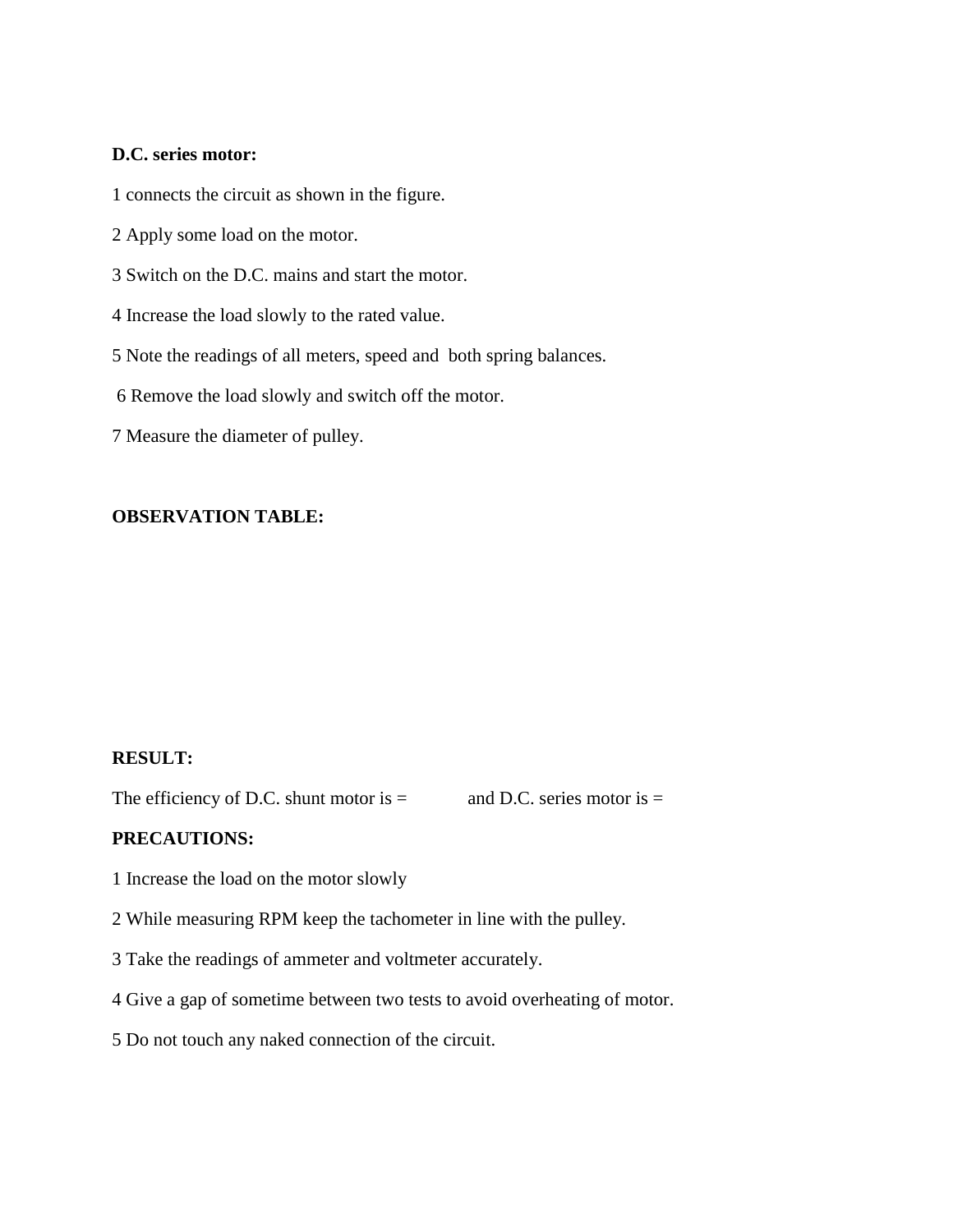#### **EXPERIMENT NO: 10**

**AIM**: Star-Delta starting of three phase induction motor.

**APPARATUS:** Three phase induction motor, star delta starter.

#### **THEORY:**

#### NEED FOR STARTER:

At the standstill the motor behaves as the short circuit secondary transformer and it draws heavy current from mains, which can cause the damages at the starting. It can cause the heavy drops in power line. So direct online starting of motor is not desirable. The motor has to be started at reduced voltage. For heavy duty motors some starting methods are used or resistance has to be included in the circuit at starting.

### **CIRCUIT DIAGRAM:**

#### **PROCEDURE:**

Star Delta method of starting:

All the six terminals of stator winding are brought out and are connected as shown in Fig. In the starting the stator winding is connected in start and full voltage is applied across these terminals. The voltage of each phase is 1/3 of normal value. As the motor picks up the speed, the change over switch disconnects the winding of motor. Now it connects the winding in delta across supply terminals.

This method reduces the current taken by the motor to one third the current it would have